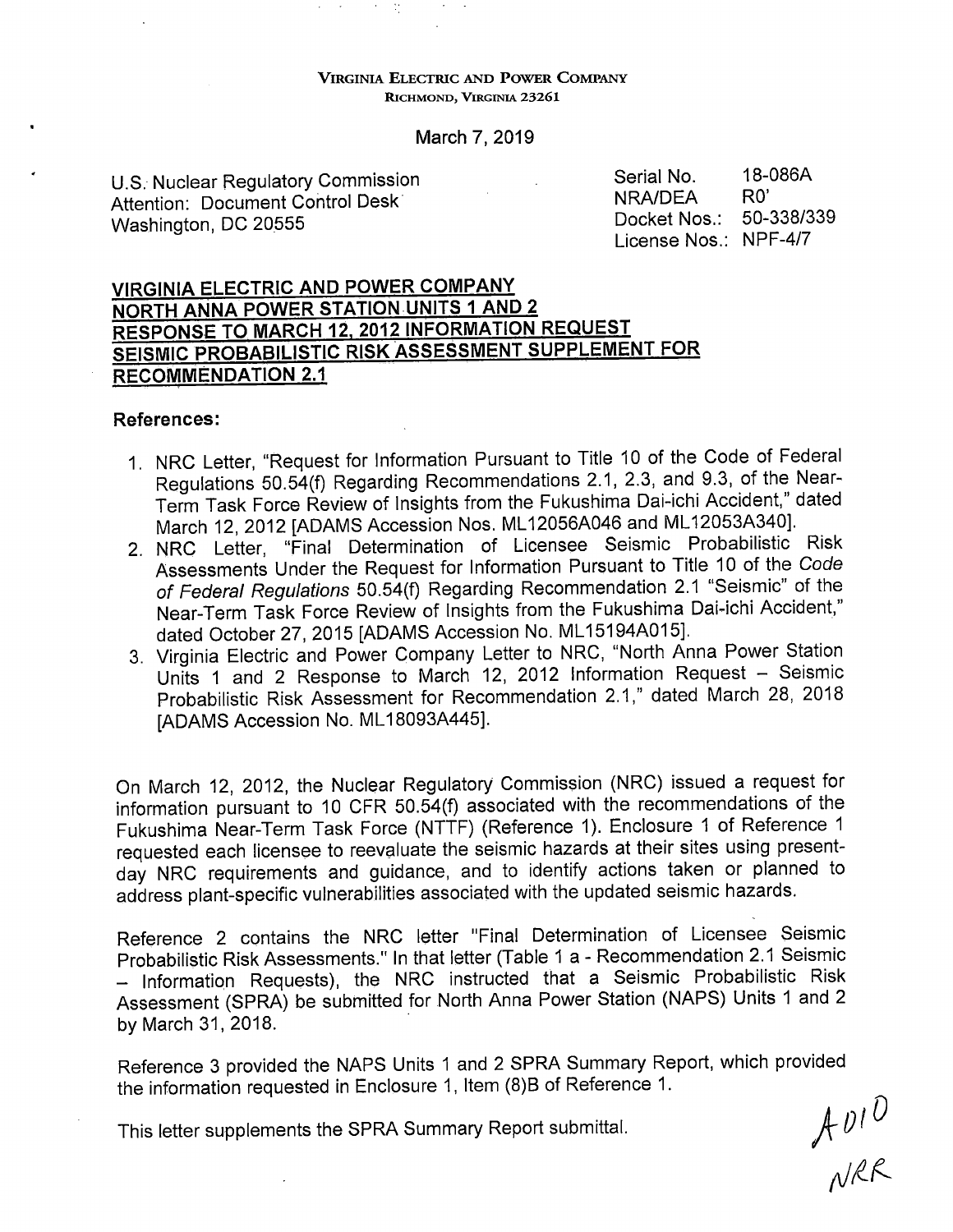Serial No. 18-086A Docket Nos. 50-338/339 Page 2 of 4

Based on a review of the risk insights gained from performance of the SPRA, costjustified plant improvements to reduce the seismic risk associated with electromechanical relay contact chatter events have been identified and will be implemented. The plant improvements will consist of operating procedure(s) changes and enhanced operator training to improve the plant response to potential spurious power supply breaker lockouts and spurious pump start due to relay contact chatter. These plant improvements will be implemented by March, 2020 (2 years from the SPRA Summary Report submittal date).

The attachment to this letter provides the results of a sensitivity study that evaluates the effect of increased failure rates for FLEX equipment and FLEX-related operator actions credited in the SPRA.

If you have any questions regarding this information, please contact Diane E. Aitken at (804) 273-2694.

Sincerely,

Mark D. Sartain Vice President – Nuclear Engineering and Fleet Support



COMMONWEALTH OF VIRGINIA

#### COUNTY OF HENRICO

The foregoing document was acknowledged before me, in and for the County and Commonwealth aforesaid, today by Mark D. Sartain, who is Vice President - Nuclear Engineering and Fleet Support of Virginia Electric and Power Company. He has affirmed before me that he is duly authorized to execute and file the foregoing document in behalf of that company, and that the statements in the document are true to the best of his knowledge and belief.

Acknowledged before me this  $\frac{1}{2}$   $\frac{7H}{14}$  day of  $M$   $Arch$  . 2019. My Commission Expires:  $\mathcal{M}_{AY}$  31, 2022 Wicki L. Hun

Notary Public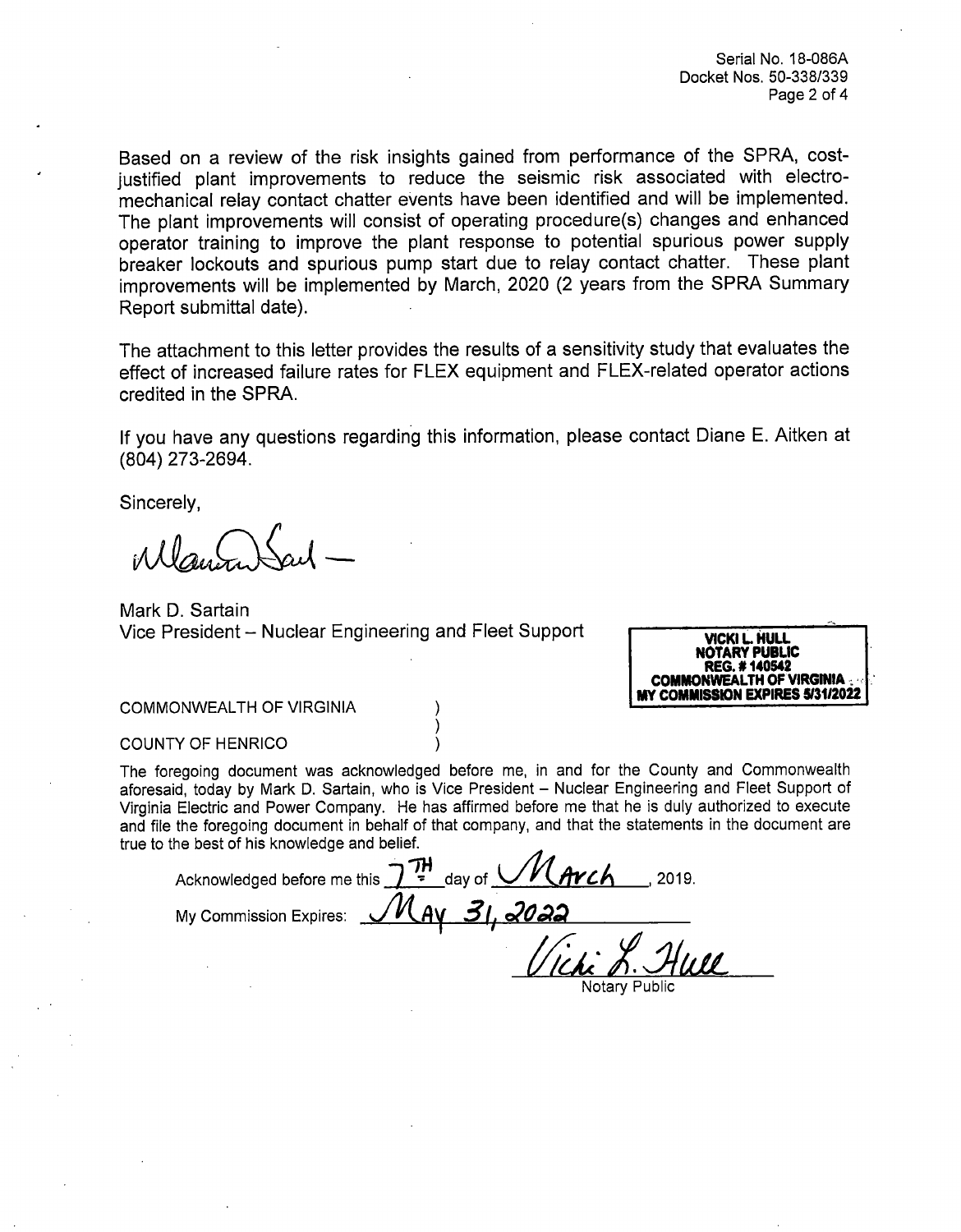Commitments made in this letter: Implement operating procedure changes and enhanced operator training to respond to seismic event-induced relay contact chatter by March, 2020.

Attachment: Sensitivity Study - Effect of Increased Failure Rates for FLEX Equipment and FLEX-Related Operator Actions Credited in the Seismic Probabilistic Risk Assessment

 $\mathcal{L}$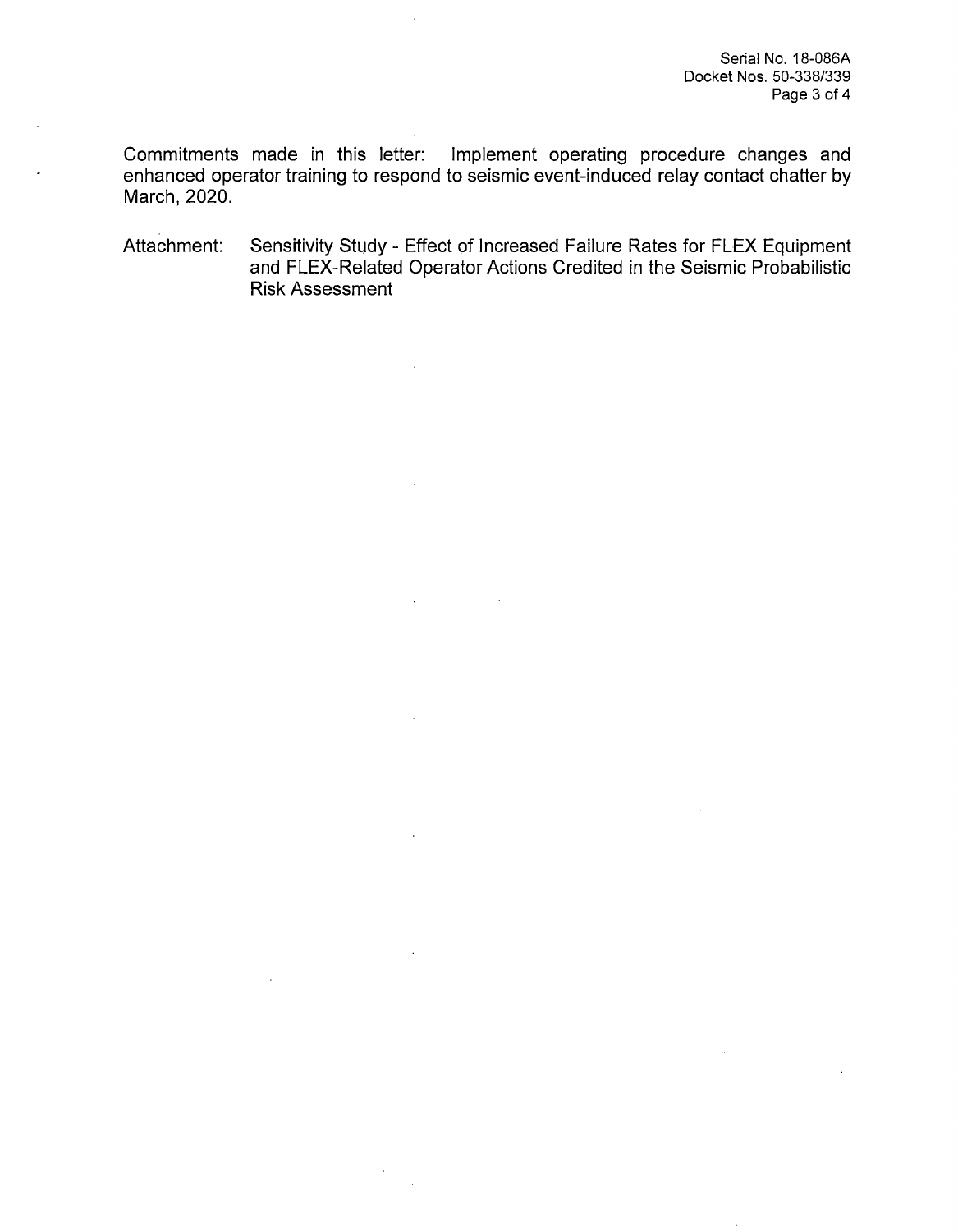Serial No. 18-086A Docket Nos. 50-338/339 Page 4 of 4

cc: U.S. Nuclear Regulatory Commission Region II Marquis One Tower 245 Peachtree Center Ave., NE Suite 1200 Atlanta, Georgia 30303-1257

> Mr. Marcus Harris Old Dominion Electric Cooperative Innsbrook Corporate Center 4201 Dominion Blvd. Suite 300 Glen Allen, Virginia 23060

Mr. James R. Hall NRC Senior Project Manager-North Anna U.S. Nuclear Regulatory Commission One White Flint North Mail Stop O-8 B1A 11555 Rockville Pike Rockville, Maryland 20852-2738

Ms. K. R. Cotton-Gross Project Manager - Surry U.S. Nuclear Regulatory Commission One White Flint North Mail Stop 08 G-9A 11555 Rockville Pike Rockville, MD 20852-2738

NRC Senior Resident Inspector North Anna Power Station

50.54f\_Seismic.Resource@nrc.gov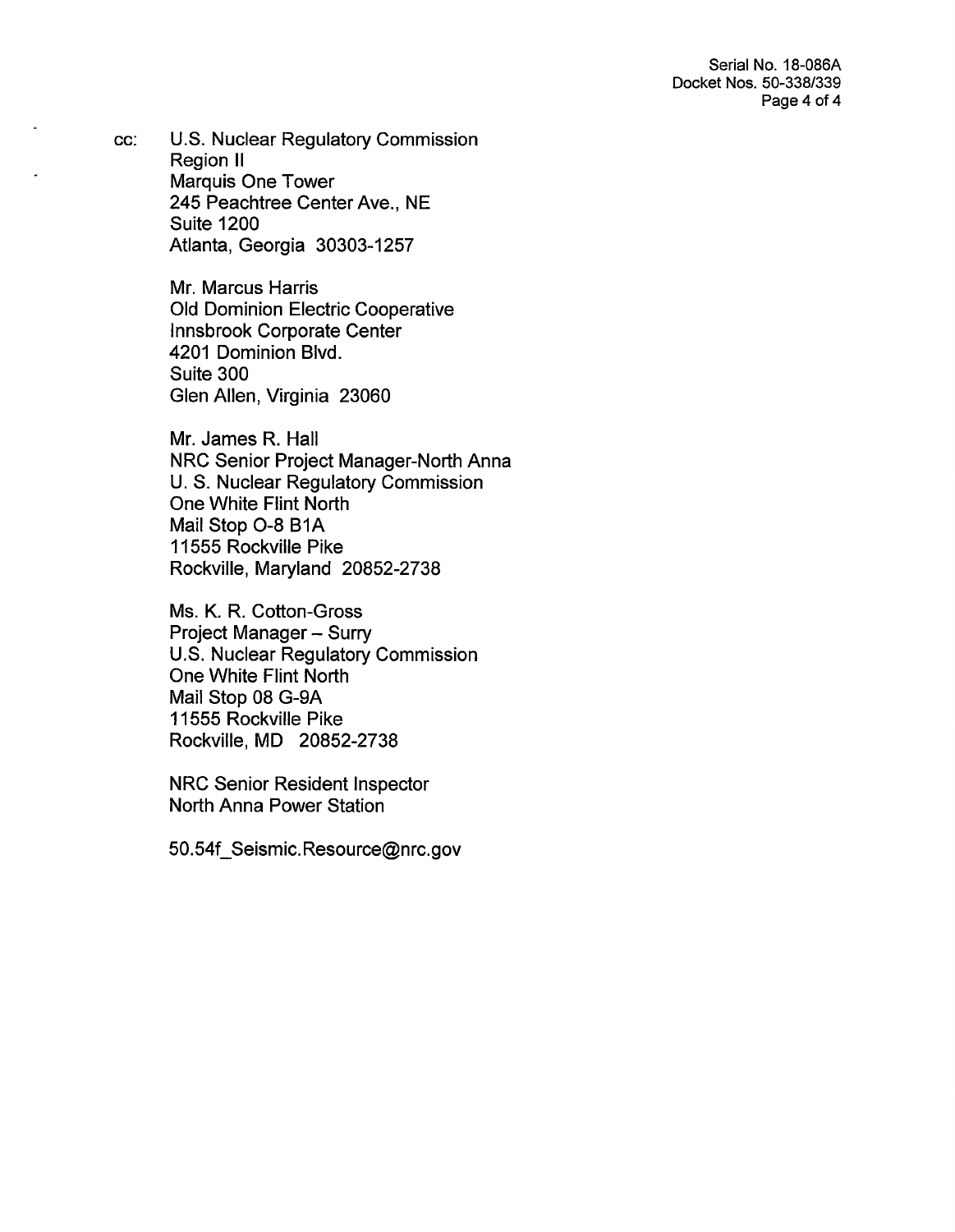Serial No. 18-086A Docket Nos. 50-338/339 Page 1 of 13

ATTACHMENT

 $\bullet$ 

 $\ddot{\phantom{a}}$ 

Sensitivity Study - Effect of Increased Failure Rates for FLEX Equipment and FLEX-Related Operator Actions Credited in the Seismic Probabilistic Risk Assessment

 $\sim 10^{-11}$ 

 $\sim$ 

 $\mathcal{A}$ 

 $\sim 10^{11}$ 

VIRGINIA ELECTRIC AND POWER COMPANY (DOMINION ENERGY VIRGINIA) NORTH ANNA POWER STATION UNITS 1 AND 2

 $\overline{\phantom{a}}$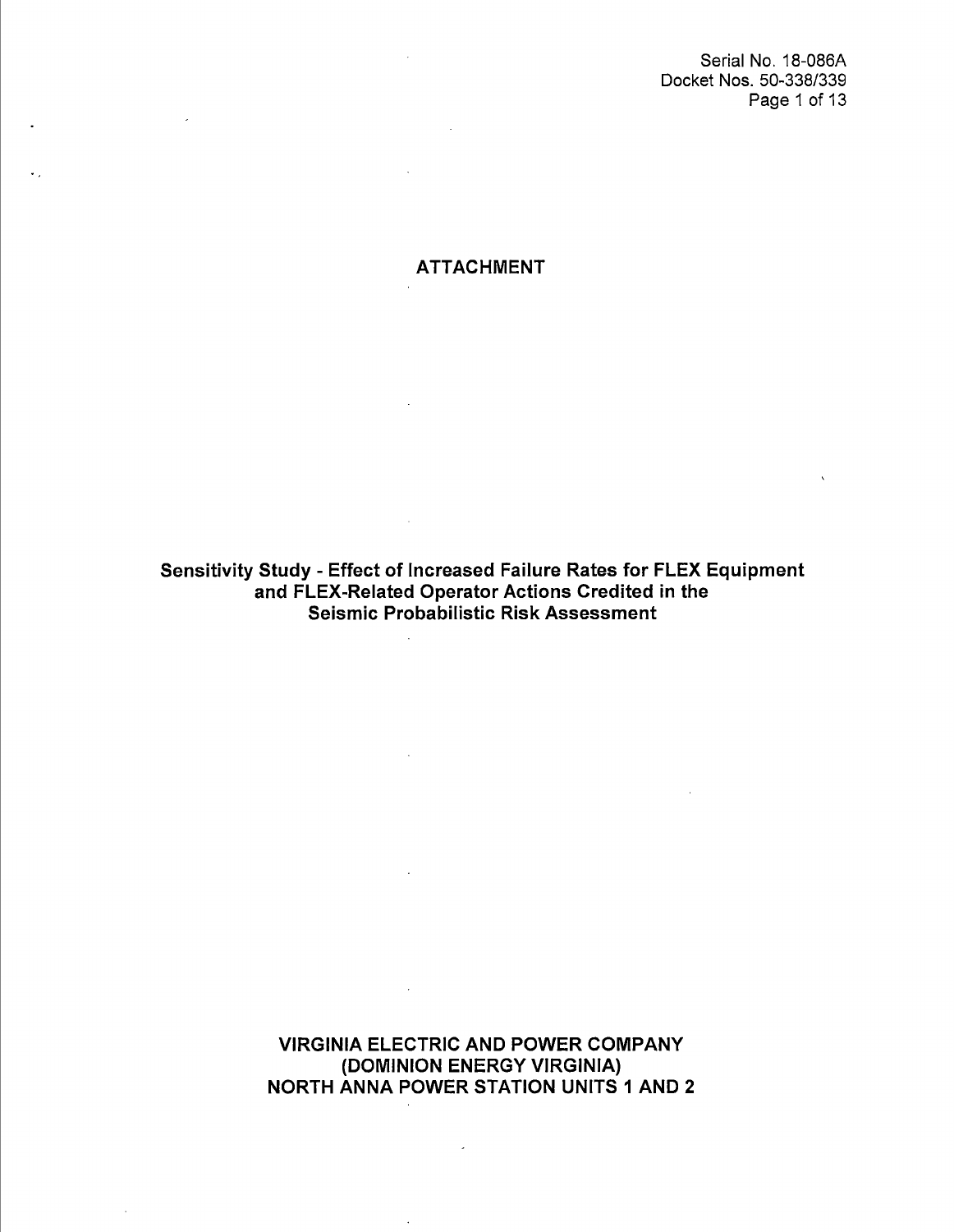Serial No. 19-086A Docket No. 50-338/339 Attachment: Sensitivity Study - FLEX Failure Rates Page 2 of 13

A sensitivity study has been performed using FLEX equipment (FLEX Diesel Generator and Reactor Coolant System Injection Pump) failure rates increased by a factor of 10 (probabilities multiplied by 10) and ·a high FLEX-actions Human Error Probability (HEP) value (probabilities multiplied by 5).

Tables 5.4-2 (partial), 5.4-3, and 5.4-5 from the Seismic Probabilistic Risk Assessment (SPRA) submittal are provided below with the Fussel-Vesely (FV) importances from the sensitivity study inserted into the tables (shown in bold italic font) along with the base SPRA FV importances.

In general, the FV importance of the fragility groups in Table 5.4-2 indicate that the Station Blackout (SBO) sequences increased slightly due to the higher failure probabilities of the FLEX equipment and FLEX-actions HEPs. The FV importance of fragility groups that are not part of SBO sequences decreased slightly, which is expected.

Likewise, the FV importances of the non-seismic failures in Table 5.4-3 indicate a similar change; the FLEX basic events had a higher FV importance due to their higher failure probabilities and the FV importance of basic events associated with non-SBO sequences decreased.

Table 5.4-5 shows the FV importances of HEPs. As indicated in the table, the FV importance of the FLEX HEPs increased, while the importance of HEPs not associated with SBO sequences decreased.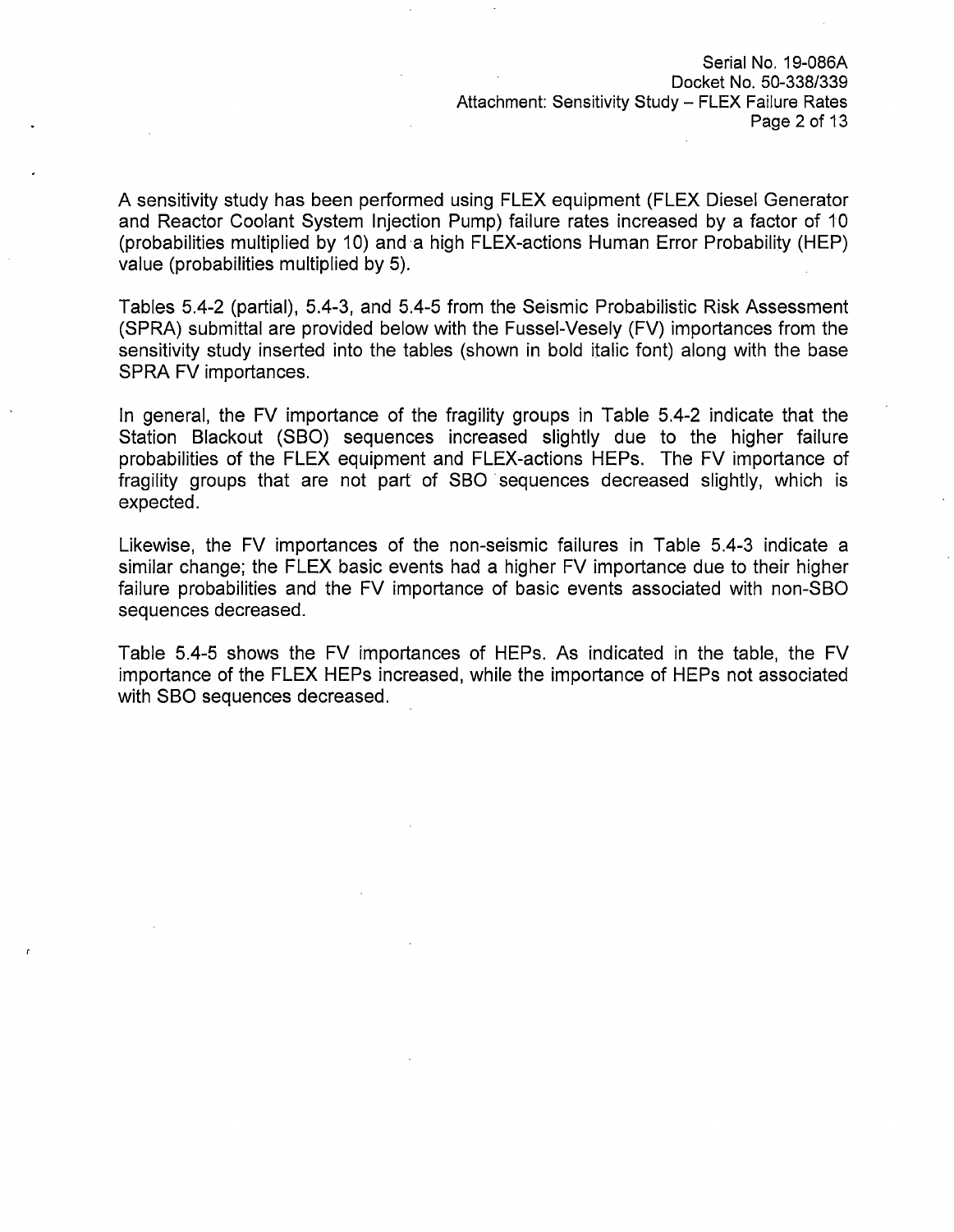$\mathbb{Z}_2$ 

| (Partial) Table 5.4-2: SCDF Importance Measures Ranked by FV |                                                      |                      |            |  |
|--------------------------------------------------------------|------------------------------------------------------|----------------------|------------|--|
| <b>Fragility Groups</b>                                      | <b>Fragility Group Description</b>                   | U1 CDF FV            | U2 CDF FV  |  |
|                                                              |                                                      | 6.91E-01             | 6.90E-01   |  |
| SEIS-LOOP                                                    | SEISMIC-INDUCED LOSS OF OFFSITE POWER                | 7.31E-01             | 7.30E-01   |  |
|                                                              |                                                      | 9.51E-02             | 1.02E-01   |  |
| SEIS-SSLOCA                                                  | SEISMIC-INDUCED SMALL-SMALL LOCA                     | 5.99E-02             | 6.44E-02   |  |
|                                                              |                                                      | 6.90E-02<br>6.76E-02 |            |  |
| SEIS-EE-BKR-HJ8-RLY                                          | 4KV to 480V BUS BREAKERS - RELAY CHATTER             | 1.33E-01             | 1.37E-01   |  |
|                                                              |                                                      | 3.84E-02             | 3.96E-02   |  |
| SEIS-SW-P-1AB-RLY                                            | SERVICE WATER PUMPS - RELAY CHATTER                  | 2.55E-02             | 2.65E-02   |  |
|                                                              |                                                      | 3.63E-02             | 3.75E-02   |  |
| SEIS-CH-P-1ABC-RLY                                           | <b>CHARGING PUMPS - RELAY CHATTER</b>                | 2.38E-02             | 2.47E-02   |  |
|                                                              |                                                      | 3.33E-02             | 3.37E-02   |  |
| SEIS-SLOCA                                                   | SEISMIC-INDUCED SMALL LOCA                           | 2.01E-02             | 2.06E-02   |  |
|                                                              |                                                      | 3.26E-02             | 3.23E-02   |  |
| SEIS-VB-INV-1234                                             | <b>120 VAC VITAL BUS INVERTERS</b>                   | 1.77E-02             | 1.77E-02   |  |
| SEIS-SI-P-1AB-RLY                                            |                                                      | 2.83E-02             | 2.83E-02   |  |
|                                                              | LOW HEAD SI PUMP - RELAY CHATTER                     | 1.81E-02             | 1.84E-02   |  |
| SEIS-FW-P-3AB-RLY                                            | <b>MOTOR-DRIVEN AFW PUMPS - RELAY CHATTER</b>        | 2.65E-02<br>2.65E-02 |            |  |
|                                                              |                                                      | 1.66E-02             | 1.69E-02   |  |
| SEIS-EE-BKR-HJ2-RLY                                          | <b>EDG OUTPUT BREAKERS - RELAY</b>                   | 1.90E-02             | 1.94E-02   |  |
|                                                              |                                                      | 3.65E-02             | 3.77E-02   |  |
| SEIS-EP-CB-12ABCD                                            | <b>125 VDC DISTRIBUTION PANELS</b>                   | 1.46E-02             | 1.48E-02   |  |
|                                                              |                                                      | 9.36E-03             | 9.55E-03   |  |
| SEIS-EP-CB-4ABCD                                             | <b>120 VAC VITAL BUS DISTRIBUTION PANELS</b>         | 1.40E-02             | 1.41E-02   |  |
|                                                              |                                                      | 8.93E-03             | $9.12E-03$ |  |
| SEIS-EDG-HJ-RLY                                              | <b>EMERGENCY DIESEL GENERATORS - RELAY</b>           | 1.09E-02             | 1.09E-02   |  |
|                                                              | <b>CHATTER</b>                                       | 8.74E-03             | 8.85E-03   |  |
| SEIS-BY-B-1-24                                               | STATION BATTERIES 1-II AND 1-IV                      | 8.53E-03             | 8.38E-03   |  |
|                                                              |                                                      | 3.91E-03             | 3.85E-03   |  |
| SEIS-EI-CB-MCR-PNL                                           | 7.55E-03<br>SEISMIC FAILURE OF MCR BOARDS AND PANELS |                      | 7.61E-03   |  |
|                                                              |                                                      | 4.86E-03             |            |  |

 $\sim$   $\sim$ 

 $\bar{a}$ 

 $\mathcal{L}^{\pm}$ 

 $\mathcal{L}^{\text{max}}_{\text{max}}$  and  $\mathcal{L}^{\text{max}}_{\text{max}}$ 

 $\hat{\mathcal{A}}$ 

 $\bar{z}$ 

 $\overline{\phantom{a}}$ 

 $\ddot{\cdot}$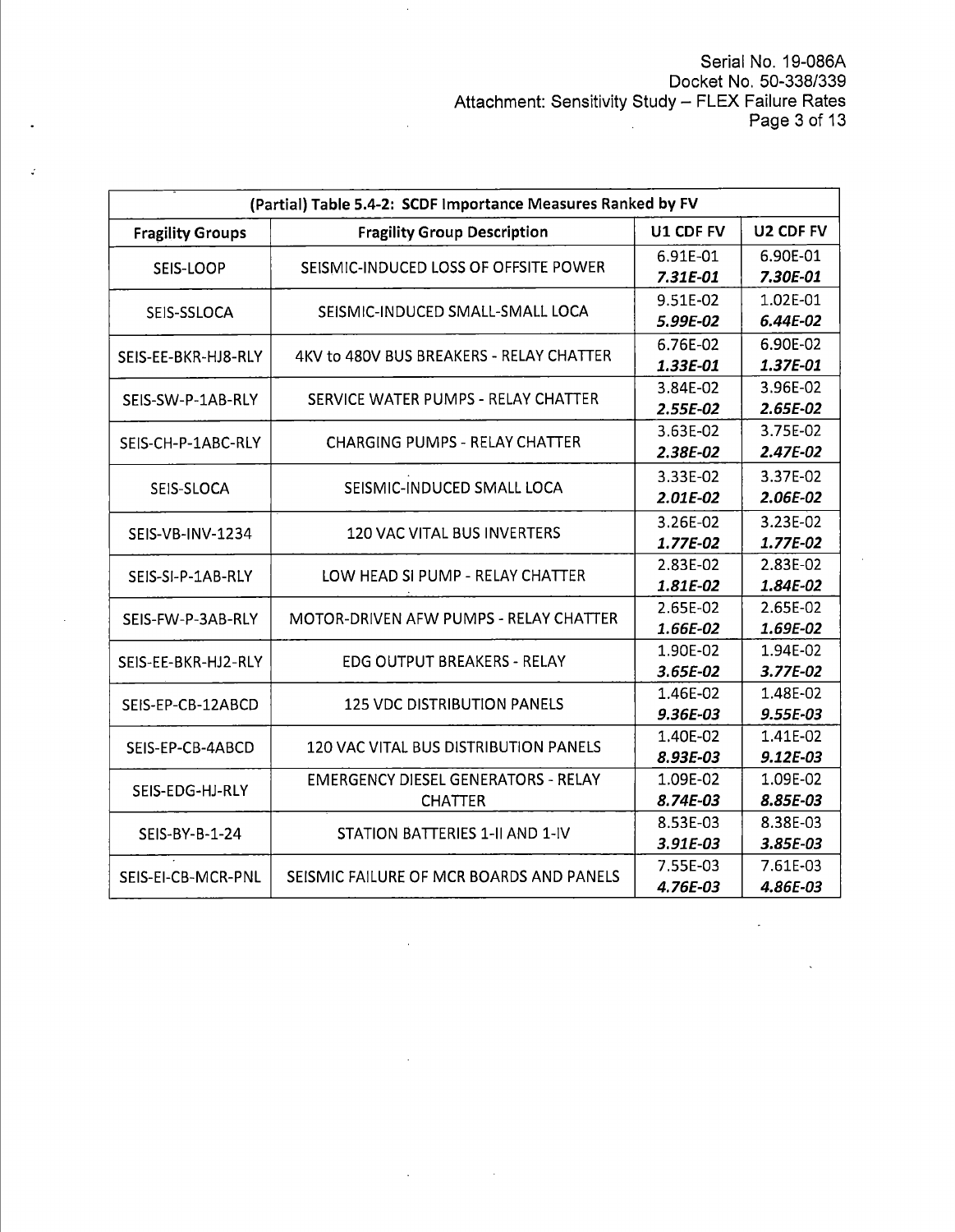Serial No. 19-086A Docket No. 50-338/339 Attachment: Sensitivity Study – FLEX Failure Rates Page 4 of 13

| Table 5.4-3: SCDF Importance Measures Ranked by FV for Non-Seismic Failures |          |                        |                                                                                   |  |
|-----------------------------------------------------------------------------|----------|------------------------|-----------------------------------------------------------------------------------|--|
| <b>Unit 1 Model Basic Events</b>                                            | Prob     | <b>SCDF FV</b>         | Description                                                                       |  |
| 1FP-DDP--TM-2                                                               | 3.16E-02 | 1.33E-02<br>7.38E-03   | DIESEL-DRIVEN FIRE PUMP 1-FP-P-2 OUT OF SERVICE FOR<br><b>TEST OR MAINTENANCE</b> |  |
| OBDBEDG--FR-1A-FLEX                                                         | 2.04E-01 | 7.05E-03<br>4.38E-02   | FLEX DIESEL GENERATOR FAILS TO RUN                                                |  |
| OBDBDDP--FS-3A-FLEX                                                         | 5.46E-02 | 1.84E-03<br>$9.82E-03$ | FLEX RCS INJECTION PUMP (00-BDB-P-3A) FAILS TO START                              |  |
| OBDBEDG--FS-1A-FLEX                                                         | 4.53E-02 | 1.53E-03<br>8.06E-03   | FLEX DIESEL GENERATOR FAILS TO START                                              |  |
| 1FW-TRB--TM-2                                                               | 2.81E-03 | 1.43E-03<br>8.88E-04   | U1 TURBINE-DRIVEN AFW PUMP OUT OF SERVICE FOR<br><b>TEST OR MAINTENANCE</b>       |  |
| 1FW-TRB--FS-2                                                               | 1.92E-03 | 9.63E-04<br>6.00E-04   | U1 TURBINE-DRIVEN AFW PUMP FAILS TO START                                         |  |
| 0BDBEDG--FL-1A-FLEX                                                         | 2.90E-02 | 9.59E-04<br>5.02E-03   | FLEX DIESEL GENERATOR FAILS TO LOAD                                               |  |
| 1FW-TRB--FR-2                                                               | 1.71E-03 | 8.55E-04<br>5.33E-04   | U1 TURBINE-DRIVEN AFW PUMP FAILS TO RUN                                           |  |
| 1FP-DDP--FR-2                                                               | 2.13E-03 | 8.33E-04<br>4.64E-04   | DIESEL-DRIVEN FIRE PUMP 1-FP-P-2 FAILS TO RUN                                     |  |
| OBDBDDP--FR-3A-FLEX                                                         | 2.28E-02 | 7.37E-04<br>3.91E-03   | FLEX RCS INJECTION PUMP (00-BDB-P-3A) FAILS TO RUN                                |  |
| Unit 2 Model Basic Events and FV Importance                                 |          |                        |                                                                                   |  |
| 1FP-DDP--TM-2                                                               | 3.16E-02 | 1.32E-02<br>7.41E-03   | DIESEL-DRIVEN FIRE PUMP 1-FP-P-2 OUT OF SERVICE FOR<br>TEST OR MAINTENANCE        |  |
| OBDBEDG--FR-1A-FLEX                                                         | 2.04E-01 | 6.88E-03<br>4.32E-02   | FLEX DIESEL GENERATOR FAILS TO RUN                                                |  |
| 0BDBDDP--FS-3A-FLEX                                                         | 5.46E-02 | 1.79E-03<br>9.66E-03   | FLEX RCS INJECTION PUMP (00-BDB-P-3A) FAILS TO START                              |  |
| OBDBEDG--FS-1A-FLEX                                                         | 4.53E-02 | 1.49E-03<br>7.91E-03   | FLEX DIESEL GENERATOR FAILS TO START                                              |  |
| 2FW-TRB--TM-2                                                               | 2.81E-03 | 1.43E-03<br>8.96E-04   | U2 TURBINE-DRIVEN AFW PUMP OUT OF SERVICE FOR<br><b>TEST OR MAINTENANCE</b>       |  |
| 2FW-TRB--FS-2                                                               | 1.92E-03 | 9.61E-04<br>6.04E-04   | U2 TURBINE-DRIVEN AFW PUMP FAILS TO START                                         |  |
| 0BDBEDG--FL-1A-FLEX                                                         | 2.90E-02 | 9.41E-04<br>4.92E-04   | FLEX DIESEL GENERATOR FAILS TO LOAD                                               |  |
| 2FW-TRB--FR-2                                                               | 1.71E-03 | 8.53E-04<br>5.37E-04   | U2 TURBINE-DRIVEN AFW PUMP FAILS TO RUN                                           |  |
| 1FP-DDP--FR-2                                                               | 2.13E-03 | 8.24E-04<br>4.63E-04   | DIESEL-DRIVEN FIRE PUMP 1-FP-P-2 FAILS TO RUN                                     |  |
| OBDBDDP--FR-3A-FLEX                                                         | 2.28E-02 | 7.24E-04<br>3.83E-03   | FLEX RCS INJECTION PUMP (00-BDB-P-3A) FAILS TO RUN                                |  |

 $\frac{1}{2}$ 

 $\hat{\boldsymbol{\beta}}$ 

 $\bar{\beta}$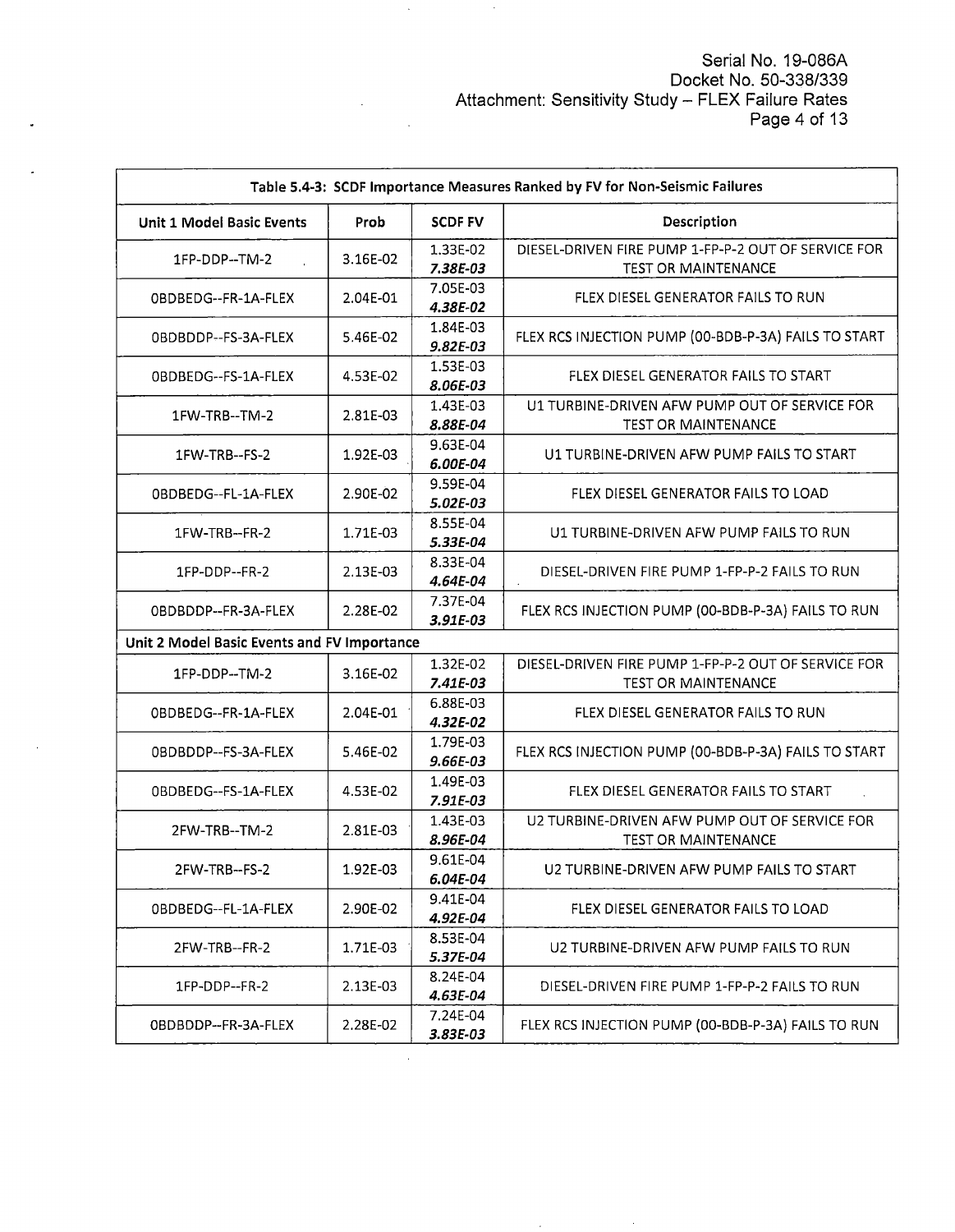| 5.4-5: SCDF Importance Measures Ranked by FV for Operator Actions |                        |                                                                                                              |  |  |
|-------------------------------------------------------------------|------------------------|--------------------------------------------------------------------------------------------------------------|--|--|
| <b>HEP Basic Event</b>                                            | <b>SCDF FV</b>         | Description                                                                                                  |  |  |
| HEP-C-0SW-CHP-ALT                                                 | 6.61E-02<br>4.05E-02   | Restore Cooling to the Charging Pumps from Fire Protection or<br>Primary Grade Water systems                 |  |  |
| <b>HEP-C-ALIGN-TDAFW</b>                                          | 2.66E-02<br>1.63E-02   | Align turbine-driven AFW Pump to the B and C SGs                                                             |  |  |
| HEP-C-FLEX-RIP                                                    | 1.55E-02<br>5.24E-02   | Install and Start FLEX RCS Injection Pump                                                                    |  |  |
| HEP-C-FLEX-LOADSHED                                               | 7.87E-03<br>$2.51E-02$ | Load shed the vital 125vdc batteries during SBO                                                              |  |  |
| <b>HEP-C-1SI-OPN1836</b>                                          | 6.71E-03<br>$4.23E-03$ | Open 1-SI-MOV-1836 to Align Alternate Flow Path for HHSI                                                     |  |  |
| HEP-C-1FW-AFWSPLY                                                 | 5.50E-03<br>3.85E-03   | Align SW OR Fire Protection Water to AFW Pumps When ECST<br>Depletes                                         |  |  |
| HEP-C-FLEX-VAC                                                    | 5.36E-03<br>1.91E-02   | <b>Install FLEX Generator to Power Vital Buses</b>                                                           |  |  |
| REC-SEIS-FLD-CCHX                                                 | 5.11E-03<br>2.81E-03   | Isolate SW Flood in Auxiliary Building Caused by Seismic Failure<br>of the CCW Heat Exchangers               |  |  |
| HEP SCDF FV Importance in Unit 2 Model                            |                        |                                                                                                              |  |  |
| HEP-C-0SW-CHP-ALT                                                 | 6.90E-02<br>4.26E-02   | Restore Cooling to the Charging Pumps from Fire Protection or<br>Primary Grade Water systems                 |  |  |
| HEP-C-ALIGN-TDAFW                                                 | 2.59E-02<br>1.61E-02   | Align TDAFW Pump to the B and CSGs                                                                           |  |  |
| HEP-C-FLEX-RIP                                                    | 1.51E-02<br>5.25E-02   | Install and Start FLEX RCS Injection Pump                                                                    |  |  |
| HEP-C-FLEX-LOADSHED                                               | 7.67E-03<br>2.48E-02   | Load shed the vital 125vdc batteries during SBO                                                              |  |  |
| <b>HEP-C-2SI-OPN2836</b>                                          | 6.82E-03<br>4.34E-03   | Open 2-SI-MOV-2836 to Align Alternate Flow Path for HHSI                                                     |  |  |
| HEP-C-2FW-AFWSPLY                                                 | 5.57E-03<br>$3.93E-03$ | Align SW or Fire Protection Water to AFW Pumps When ECST<br>Depletes                                         |  |  |
| HEP-C-FLEX-VAC                                                    | 5.19E-03<br>1.88E-02   | Install FLEX Generator to Power Vital Buses                                                                  |  |  |
| 5.19E-03<br>REC-SEIS-FLD-CCHX<br>2.89E-03                         |                        | Isolate SW Flood in Auxiliary Building Caused by Seismic Failure<br>of the Component Cooling Heat Exchangers |  |  |

 $\hat{\mathcal{A}}$ 

 $\bar{z}$ 

 $\sim 10$ 

 $\overline{\phantom{a}}$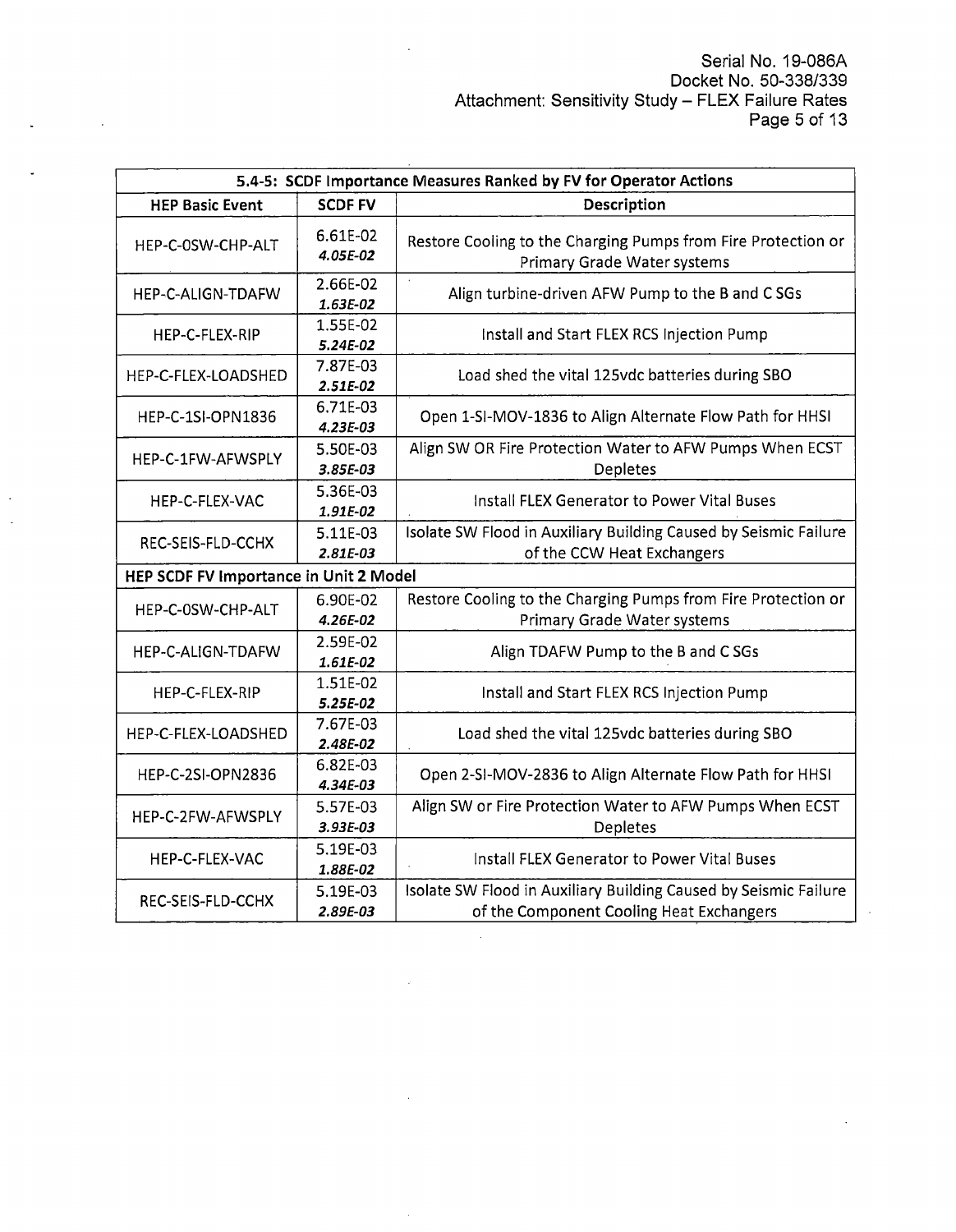Tables 5.5-2 (partial), 5.5-3, and 5.5-5 from the submittal are provided below with the FV importances from the sensitivity study inserted into the tables (shown in bold italic font) along with the base SPRA FV.importances.

In general, the FV importances of the fragility groups in Table 5.5-2 indicate the SBO sequences increased slightly due to the higher failure probabilities of the FLEX equipment and FLEX-actions HEPs. The FV importance of fragility groups that are not part of SBO sequences decreased slightly, which is expected.

Likewise, the FV importances of the non-seismic failures shown in Table 5.5-3 indicate a similar change; the FLEX basic events had a higher FV importance due to their higher failure probabilities and the FV importance of basic events associated with non-SBO sequences decreased. Basic events that model failures in the SBO sequences had higher FVs due to the increase in the FLEX failure rates.

Table 5.5-5 shows the FV importances of the HEPs. As shown in the table, the FV importance of the FLEX HEPs increased, while the importance of HEPs not associated with SBO sequences decreased.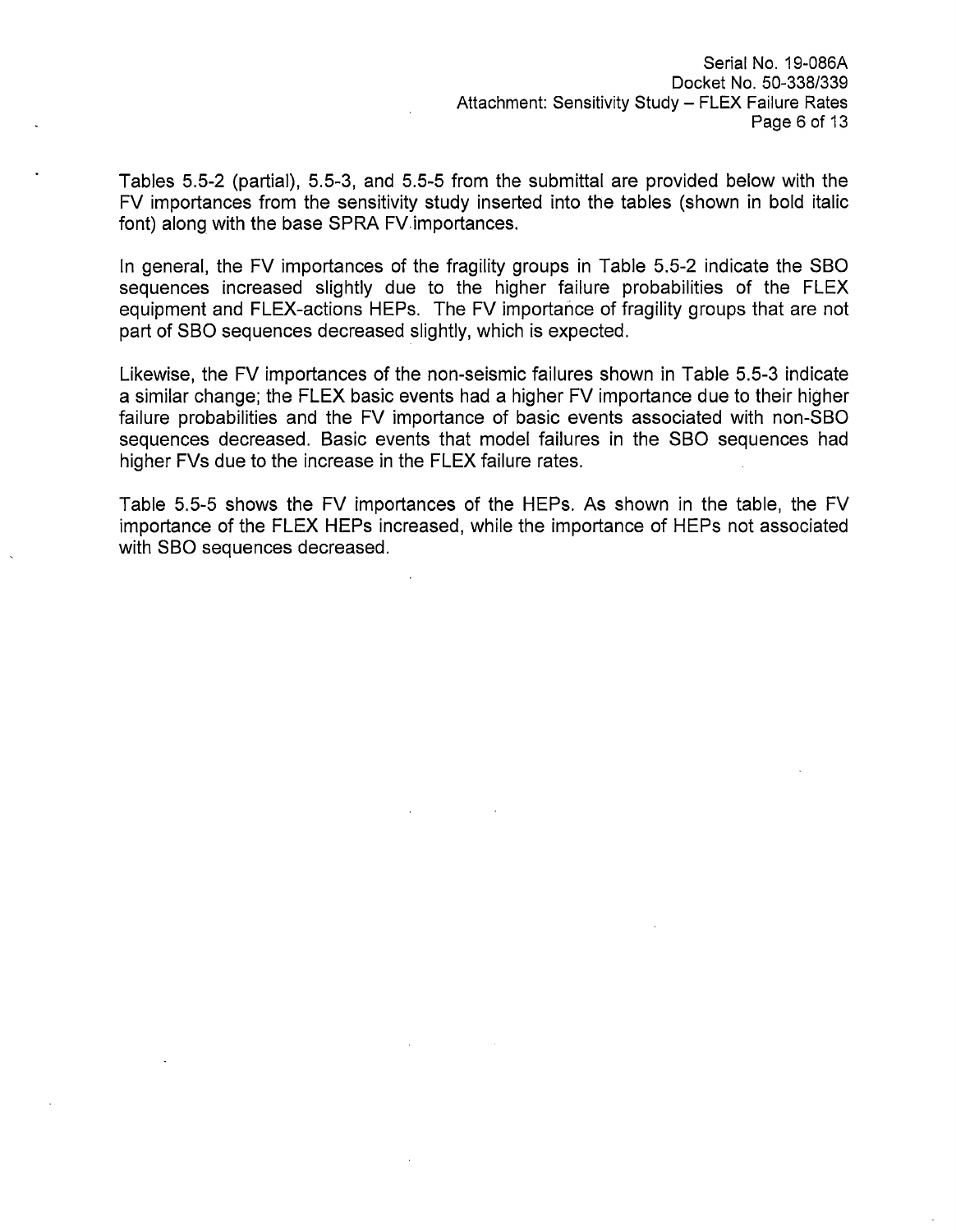Serial No. 19-086A Docket No. 50-338/339 Attachment: Sensitivity Study – FLEX Failure Rates Page 7 of 13

 $\overline{\phantom{a}}$ 

| (Partial) Table 5.5-2: SLERF Importance Measures Ranked by FV |                                                |                    |                    |  |
|---------------------------------------------------------------|------------------------------------------------|--------------------|--------------------|--|
| <b>Fragility Groups</b>                                       | <b>Fragility Group Description</b>             | <b>U1 SLERF FV</b> | <b>U2 SLERF FV</b> |  |
| SEIS-LOOP                                                     |                                                | 5.01E-01           | 5.05E-01           |  |
|                                                               | SEISMIC-INDUCED LOSS OF OFFSITE POWER          | 5.21E-01           | 5.28E-01           |  |
|                                                               |                                                | 9.07E-02           | 9.19E-02           |  |
| SEIS-SLOCA                                                    | SEISMIC-INDUCED SMALL LOCA                     | 8.59E-02           | 8.62E-02           |  |
|                                                               | <b>INSIDE RS PUMP - RELAY CHATTER</b>          | 5.46E-02           | 5.25E-02           |  |
| SEIS-RS-P-1AB-RLY                                             |                                                | 5.13E-02           | 4.86E-02           |  |
| SEIS-BLDG-RC                                                  | REACTOR CONTAINMENT BUILDING                   | 4.40E-02           | 4.31E-02           |  |
|                                                               |                                                | 4.12E-02           | 3.98E-02           |  |
| SEIS-RS-P-2AB-                                                | Outside RS Pumps Spuriously Start due to Relay | 2.94E-02           | 2.81E-02           |  |
| <b>RLYSS</b>                                                  | Chatter                                        | 2.76E-02           | $2.61E-02$         |  |
| SEIS-FW-P-3AB-RLY                                             | MOTOR-DRIVEN AFW PUMPS - RELAY CHATTER         | 2.43E-02           | 1.80E-02           |  |
|                                                               |                                                | 2.35E-02           | 1.70E-02           |  |
| SEIS-RS-P-2AB                                                 | <b>OUTSIDE RECIRC SPRAY PUMPS</b>              | 2.29E-02           | 2.18E-02           |  |
|                                                               |                                                | 2.16E-02           | 2.03E-02           |  |
| SEIS-FW-P-2                                                   | TURBINE-DRIVEN AUXILIARY FEEDWATER PUMP        | 2.26E-02           | 2.36E-02           |  |
|                                                               |                                                | 2.16E-02           | $2.22E-02$         |  |
| SEIS-EE-BKR-HJ8-                                              | 4KV TO 480V BUS BREAKERS - RELAY CHATTER       | 2.18E-02           | 2.20E-02           |  |
| <b>RLY</b>                                                    |                                                | 3.15E-02           | 3.25E-02           |  |
| SEIS-RS-E-1ABCD                                               | RECIRC SPRAY HEAT EXCHANGERS                   | 1.58E-02           | 1.50E-02           |  |
|                                                               |                                                | 1.48E-02           | 1.38E-02           |  |
| SEIS-EI-CB-MCR-                                               | SEISMIC FAILURE OF MCR BOARDS AND PANELS       | 1.42E-02           | 1.62E-02           |  |
| PNL                                                           |                                                | 1.33E-02           | 1.48E-02           |  |
| SEIS-BLDG-AB-                                                 | AUX BLDG LOWER FLOORS FAIL                     | 1.42E-02           | 1.39E-02           |  |
| <b>LOWER</b>                                                  |                                                | 1.32E-02           | 1.28E-02           |  |
| SEIS-MS-TV-111AB                                              | MAIN STEAM TRIP VALVE TO TURBINE DRIVEN        | 1.39E-02           | 3.18E-03           |  |
| SEIS-MS-TV-211AB                                              | AFW PUMP ·                                     | 1.34E-02           | 2.97E-03           |  |
| SEIS-SSLOCA                                                   | SEISMIC-INDUCED SMALL-SMALL LOCA               | 1.37E-02           | 1.46E-02           |  |
|                                                               |                                                | 1.31E-02           | 1.38E-02           |  |
| SEIS-LLOCA                                                    | <b>LARGE LOCA</b>                              | 1.34E-02           | 1.27E-02           |  |
|                                                               |                                                | 1.26E-02           | 1.18E-02           |  |
| SEIS-EG-B-3                                                   | EDG 1J Battery                                 | 1.32E-02           | 4.07E-03           |  |
|                                                               |                                                | 1.38E-02           | 3.84E-03           |  |
| SEIS-EG-P-1J                                                  | EDG 1J Fuel Oil Transfer Pumps                 | 1.29E-02           | 3.99E-03           |  |
|                                                               |                                                | 1.35E-02           | $3.77E-03$         |  |
| SEIS-MOV-QSPH-                                                | MOVs in QUENCH SPRAY PUMP HOUSE - SW           | 1.19E-02           | 1.13E-02           |  |
| <b>RSHX</b>                                                   | Cooling to RS HXs                              | 1.11E-02           | 1.04E-02           |  |
|                                                               |                                                | 1.19E-02           | 1.35E-02           |  |
| SEIS-VB-INV-1234                                              | <b>120 VAC VITAL BUS INVERTERS</b>             | 9.91E-03           | 1.14E-02           |  |

 $\ddot{\phantom{a}}$ 

 $\bar{z}$ 

 $\bar{\lambda}$ 

l,

 $\sim$ 

L.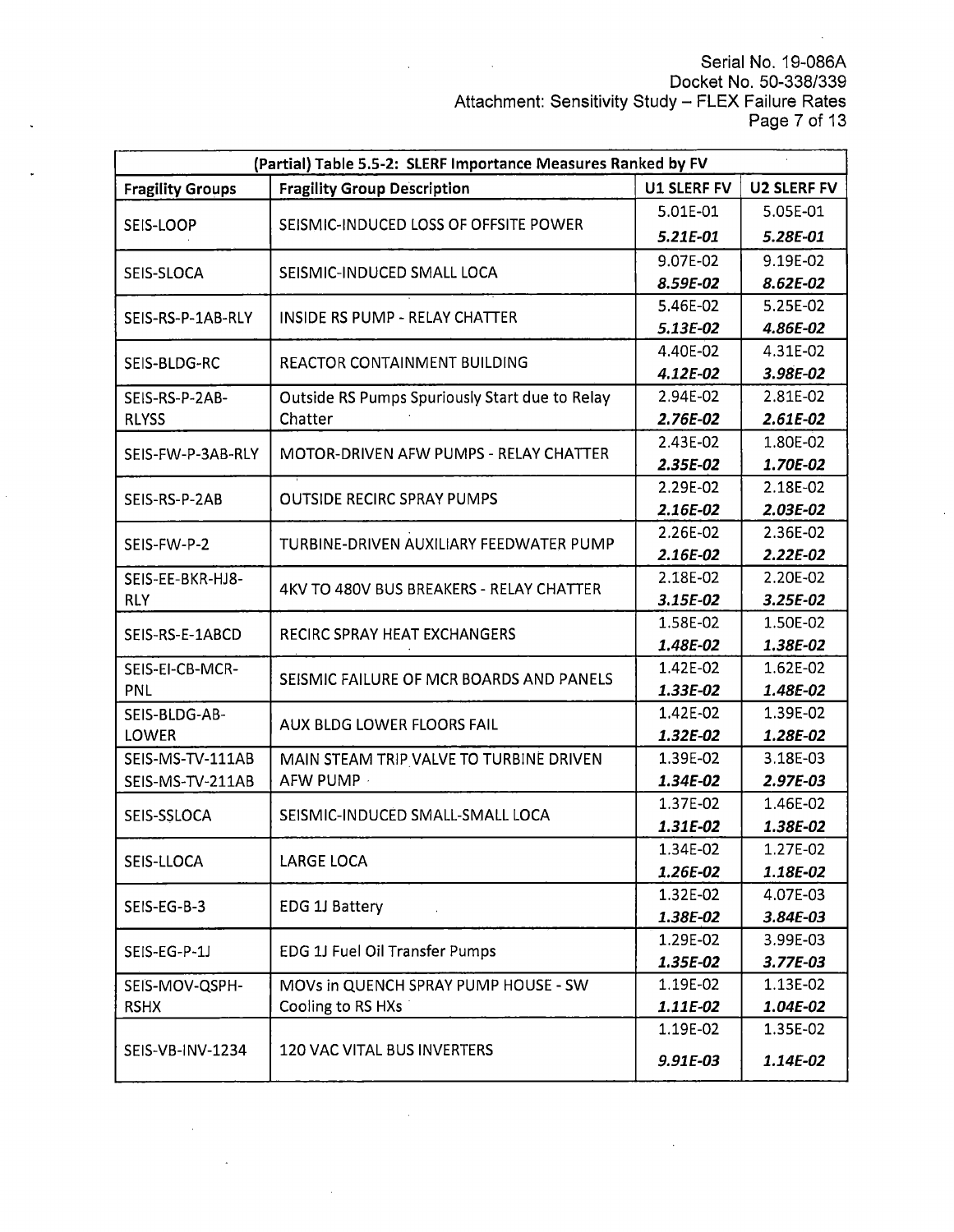Serial No. 19-086A Docket No. 50-338/339 Attachment: Sensitivity Study – FLEX Failure Rates Page 8 of 13

 $\mathbb{R}^2$ 

| (Partial) Table 5.5-2: SLERF Importance Measures Ranked by FV |                                                 |             |                    |  |
|---------------------------------------------------------------|-------------------------------------------------|-------------|--------------------|--|
| <b>Fragility Groups</b>                                       | <b>Fragility Group Description</b>              | U1 SLERF FV | <b>U2 SLERF FV</b> |  |
|                                                               | 120 VAC VITAL BUS DISTRIBUTION PANELS           | 1.14E-02    | 1.28E-02           |  |
| SEIS-EP-CB-4ABCD                                              |                                                 | 1.04E-02    | 1.17E-02           |  |
|                                                               |                                                 | 1.13E-02    | 1.22E-02           |  |
| SEIS-MLOCA                                                    | MEDIUM LOCA                                     | 1.08E-02    | 1.14E-02           |  |
| SEIS-EE-BKR-HJ2-                                              |                                                 | 1.05E-02    | 1.02E-02           |  |
| <b>RLY</b>                                                    | <b>EDG OUTPUT BREAKERS - RELAY</b>              | 1.67E-02    | 1.64E-02           |  |
| SEIS-QS-TK-1                                                  | REFUELING WATER STORAGE TANK (RWST)             | 9.77E-03    | 1.10E-02           |  |
|                                                               |                                                 | 9.30E-03    | 1.07E-02           |  |
| SEIS-RC-CNTRL-                                                |                                                 | 9.68E-03    | 1.09E-02           |  |
| <b>RODS</b>                                                   | <b>REACTOR CONTROL RODS</b>                     | 9.33E-03    | 1.04E-02           |  |
| SEIS-EI-CB-202                                                | <b>EMERGENCY DIESEL GENERATOR CONTROL</b>       | 8.83E-03    | 1.13E-02           |  |
|                                                               | PANELS IN ESGR - Fails EDGs                     | $9.32E-03$  | 1.23E-02           |  |
| SEIS-EP-SS-1H1-1J1                                            | 480V LOAD CONTROL CENTERS 1H1 AND 1J1           | 8.16E-03    | 1.20E-02           |  |
|                                                               |                                                 | 7.75E-03    | 1.24E-02           |  |
| SEIS-EI-CB-201                                                | <b>EMERGENCY DIESEL GENERATOR CONTROL</b>       | 7.98E-03    | 9.96E-03           |  |
|                                                               | PANELS IN EDG ROOM - Fails EDGs                 | 8.26E-03    | 1.14E-02           |  |
| SEIS-CH-P-1ABC-                                               |                                                 | 7.47E-03    | 7.30E-03           |  |
| <b>RLY</b>                                                    | <b>CHARGING PUMPS - RELAY CHATTER</b>           | 7.19E-03    | 6.87E-03           |  |
| SEIS-CV-TV-<br>150ABCD                                        | <b>Containment Vacuum Isolation Trip Valves</b> | 7.11E-03    | 6.96E-03           |  |
|                                                               |                                                 | 6.64E-03    | 6.41E-03           |  |
| SEIS-EDG-HJ-RLY                                               | <b>EMERGENCY DIESEL GENERATORS - RELAY</b>      | 7.08E-03    | 7.13E-03           |  |
|                                                               | <b>CHATTER</b>                                  | 8.01E-03    | 7.53E-03           |  |
| SEIS-EP-SS-1H-1J                                              | 480V LOAD CONTROL CENTERS 1H AND 1J             | 6.87E-03    | 1.75E-02           |  |
|                                                               |                                                 | 9.43E-03    | 2.07E-02           |  |
| SEIS-BY-B-1-24                                                | STATION BATTERIES 1-II AND 1-IV                 | 6.70E-03    | 8.21E-03           |  |
|                                                               |                                                 | 5.97E-03    | 7.82E-03           |  |
| SEIS-SW-P-1AB-RLY                                             | SERVICE WATER PUMPS - RELAY CHATTER             | 6.21E-03    | 5.97E-03           |  |
|                                                               |                                                 | 6.34E-03    | 6.02E-03           |  |
| SEIS-EP-SW-1H-1J                                              | <b>4160V EMERGENCY BUSES</b>                    | 6.19E-03    | 5.85E-03           |  |
|                                                               |                                                 | $7.73E-03$  | 7.37E-03           |  |
| SEIS-EG-B-4                                                   |                                                 | 6.09E-03    | 1.71E-02           |  |
|                                                               | <b>EDG 2J Battery</b>                           | 5.79E-03    | 2.00E-02           |  |
| SEIS-EG-P-2J                                                  | EDG 2J Fuel Oil Transfer Pumps                  | 5.78E-03    | 1.64E-02           |  |
|                                                               |                                                 | 5.50E-03    | 1.87E-02           |  |
| SEIS-EG-B-1                                                   | <b>EDG 1H Battery</b>                           | 5.69E-03    | 2.24E-03           |  |
|                                                               |                                                 | 5.87E-03    | 2.10E-03           |  |
| SEIS-FW-P-3AB                                                 | MOTOR-DRIVEN AUXILIARY FEEDWATER PUMPS          | 5.67E-03    | 4.06E-03           |  |
|                                                               |                                                 | 5.43E-03    | $3.84E-03$         |  |
| SEIS-BLDG-AB-                                                 | AUX BLDG UPPER FLOORS FAIL                      | 5.40E-03    | 5.04E-03           |  |
| <b>UPPER</b>                                                  |                                                 | 5.17E-03    | 4.80E-03           |  |

 $\hat{\mathcal{A}}$ 

 $\bar{\mathcal{A}}$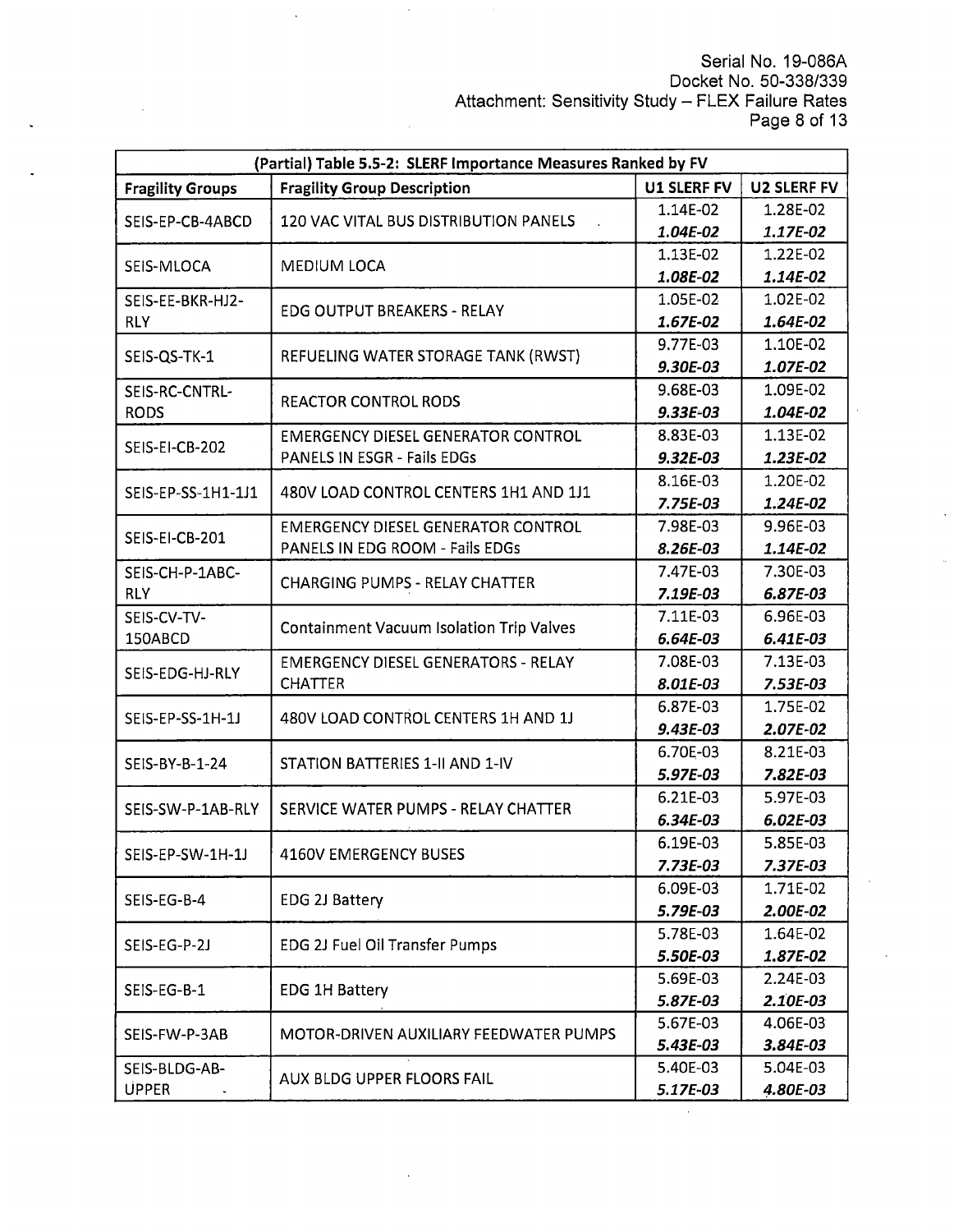Serial No. 19-086A Docket No. 50-338/339 Attachment: Sensitivity Study - FLEX Failure Rates Page 9 of 13

| (Partial) Table 5.5-2: SLERF Importance Measures Ranked by FV |                                                                                |            |          |  |
|---------------------------------------------------------------|--------------------------------------------------------------------------------|------------|----------|--|
| <b>Fragility Groups</b>                                       | <b>U2 SLERF FV</b><br><b>U1 SLERF FV</b><br><b>Fragility Group Description</b> |            |          |  |
| SEIS-RS-P-2AB-                                                | Outside RS Pumps Fail to Start due to Lockout                                  | 5.09E-03   | 4.64E-03 |  |
| <b>RLYLO</b>                                                  | Relay                                                                          | 4.98E-03   | 4.39E-03 |  |
| SEIS-EI-CB-PROCESS                                            | PLANT PROCESS CABINETS                                                         | 4.78E-03   | 5.19E-03 |  |
|                                                               |                                                                                | 4.84E-03   | 5.14E-03 |  |
| SEIS-BDB-DB-123                                               | BEYOND DESIGN BASIS (FLEX) DISTRIBUTION                                        | 4.10E-03   | 5.71F-03 |  |
|                                                               | <b>PANELS</b>                                                                  | $3.71E-03$ | 5.41E-03 |  |
| SEIS-EG-B-2                                                   |                                                                                | 3.73E-03   | 1.21E-02 |  |
|                                                               | <b>EDG 2H Battery</b>                                                          | 3.48E-03   | 1.49E-02 |  |
|                                                               |                                                                                | 3.03E-03   | 1.05E-02 |  |
| SEIS-EG-P-2H                                                  | <b>EDG 2H Fuel Oil Transfer Pumps</b>                                          | $2.82E-03$ | 1.16E-02 |  |

 $\ddot{\phantom{a}}$ 

 $\sim$ 

 $\ddot{\phantom{a}}$ 

 $\lambda$ 

 $\frac{1}{2}$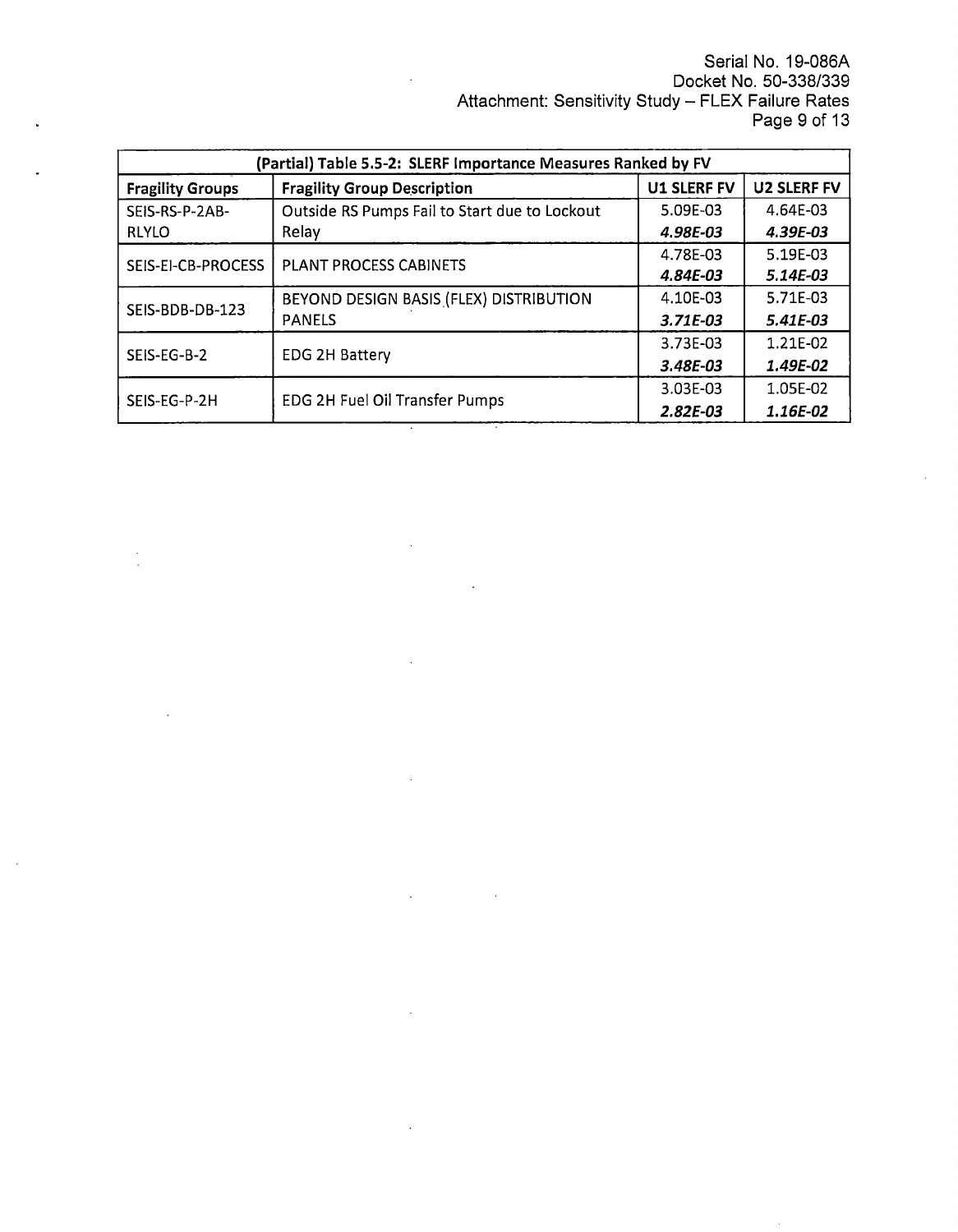Serial No. 19-086A Docket No. 50-338/339 Attachment: Sensitivity Study – FLEX Failure Rates Page 10 of 13

| Table 5.5-3: SLERF Importance Measures Ranked by FV for Non-Seismic Failures |          |                 |                                           |
|------------------------------------------------------------------------------|----------|-----------------|-------------------------------------------|
| <b>Model Basic Events</b>                                                    | Prob     | <b>SLERF FV</b> | Description                               |
| Unit 1 Model Basic Events and FV Importance                                  |          |                 |                                           |
| 1FP-DDP--TM-2                                                                | 3.16E-02 | 5.14E-03        | DIESEL-DRIVEN FIRE PUMP 1-FP-P-2 OUT OF   |
|                                                                              |          | 4.83E-03        | SERVICE FOR TEST OR MAINTENANCE           |
| OSW-HDR--TM-B                                                                | 1.52E-02 | 2.95E-03        | B SW HEADER IN OUT OF SERVICE FOR TEST OR |
|                                                                              |          | 2.81E-03        | <b>MAINTENANCE</b>                        |
| OBDBEDG--FR-1A-FLEX                                                          | 2.04E-01 | 2.73E-03        | <b>FLEX DIESEL GENERATOR FAILS TO RUN</b> |
|                                                                              |          | 9.89E-03        |                                           |
| 0SW-HDR--TM-A                                                                | 1.52E-02 | 1.99E-03        | A SW HEADER IN OUT OF SERVICE FOR TEST OR |
|                                                                              |          | 1.86E-03        | <b>MAINTENANCE</b>                        |
| 1SW-PAT--TM-1B                                                               | 8.55E-03 | 1.43E-03        | U1 1B SW PUMP OUT OF SERVICE FOR TEST OR  |
|                                                                              |          | $1.33E-03$      | <b>MAINTENANCE</b>                        |
| 1EE-EDG--FR-1H                                                               | 2.79E-02 | 1.29E-03        | U1 H DIESEL GENERATOR FAILS TO RUN        |
|                                                                              |          | 1.40E-03        |                                           |
| 1EE-EDG--FR-1J                                                               | 2.79E-02 | 1.14E-03        | U1 J DIESEL GENERATOR FAILS TO RUN        |
|                                                                              |          | 1.25E-03        |                                           |
| 1SW-PAT--TM-1A                                                               | 8.55E-03 | 1.01E-03        | U1 1A SW PUMP OUT OF SERVICE FOR TEST OR  |
|                                                                              |          | 9.40E-04        | <b>MAINTENANCE</b>                        |
| 1EE-EDG--TM-1H                                                               | 2.25E-02 | 9.13E-04        | U1 H DIESEL GENERATOR OUT OF SERVICE FOR  |
|                                                                              |          | 1.00E-03        | <b>TEST OR MAINTENANCE</b>                |
| 1EE-EDG--TM-1J                                                               | 2.25E-02 | 8.65E-04        | U1 J DIESEL GENERATOR OUT OF SERVICE FOR  |
|                                                                              |          | 9.44E-04        | <b>TEST OR MAINTENANCE</b>                |
| Unit 2 Model Basic Events and FV Importance                                  |          |                 |                                           |
| 1FP-DDP--TM-2                                                                | 3.16E-02 | 5.25E-03        | DIESEL-DRIVEN FIRE PUMP 1-FP-P-2 OUT OF   |
|                                                                              |          | 4.95E-03        | SERVICE FOR TEST OR MAINTENANCE           |
|                                                                              |          | 2.67E-03        |                                           |
| OBDBEDG--FR-1A-FLEX                                                          | 2.04E-01 | 1.14E-02        | FLEX DIESEL GENERATOR FAILS TO RUN        |
|                                                                              |          | 2.62E-03        | A SW HEADER IN OUT OF SERVICE FOR TEST OR |
| OSW-HDR--TM-A                                                                | 1.52E-02 | 2.42E-03        | <b>MAINTENANCE</b>                        |
|                                                                              |          | 2.31E-03        |                                           |
| 2EE-EDG--FR-2H                                                               | 2.79E-02 | 2.70E-03        | U2 H DIESEL GENERATOR FAILS TO RUN        |
| 2EE-EDG--TM-2H                                                               | 2.25E-02 | 1.79E-03        | U2 H DIESEL GENERATOR OUT OF SERVICE FOR  |
|                                                                              |          | 2.04E-03        | <b>TEST OR MAINTENANCE</b>                |
|                                                                              |          | 1.55E-03        | B SW HEADER IN OUT OF SERVICE FOR TEST OR |
| OSW-HDR--TM-B                                                                | 1.52E-02 | 1.48E-03        | <b>MAINTENANCE</b>                        |

 $\ddot{\circ}$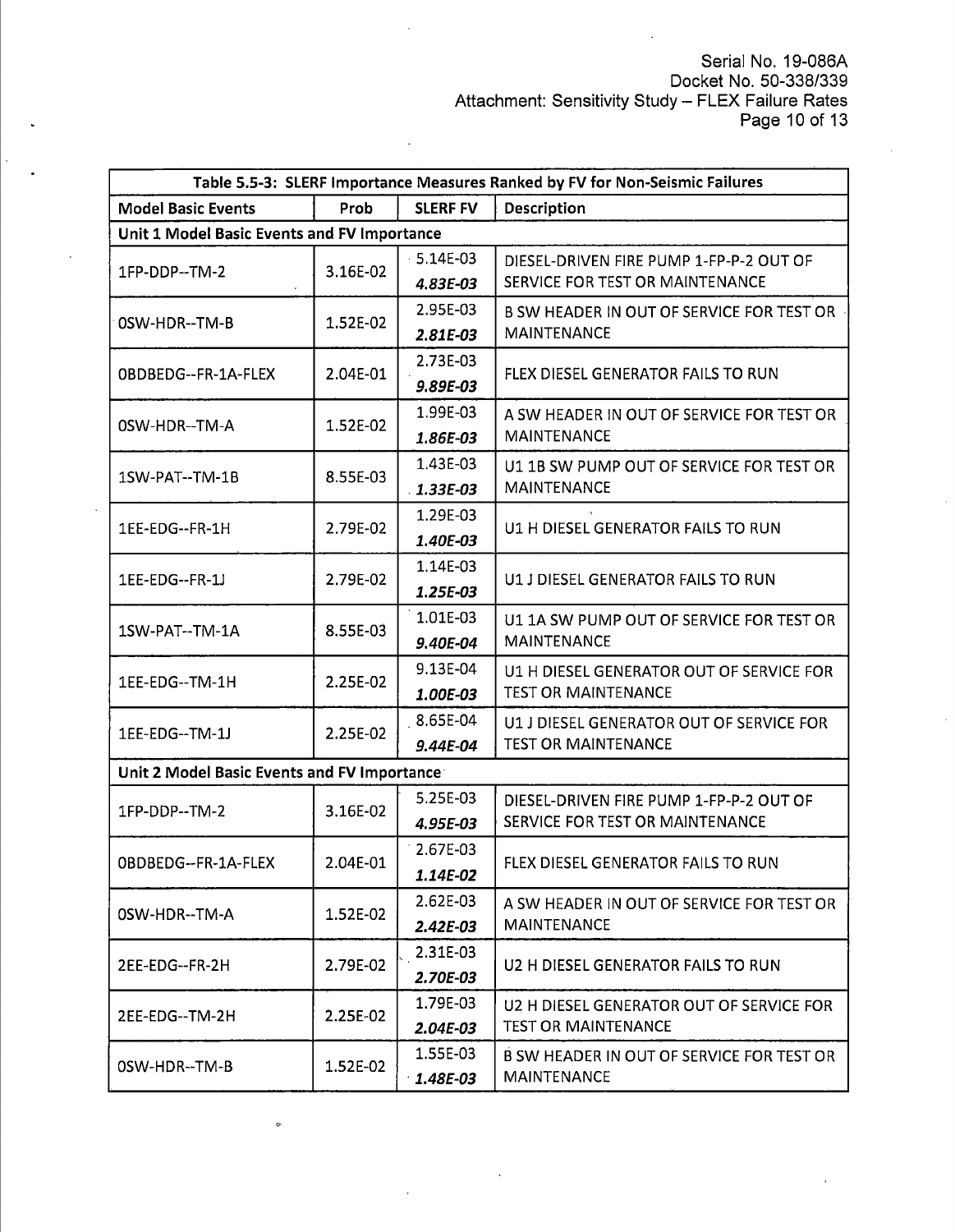Serial No. 19-086A Docket No. 50-338/339 Attachment: Sensitivity Study – FLEX Failure Rates Page 11 of 13

/

 $\sim$ 

 $\ddot{\phantom{a}}$ 

| Table 5.5-3: SLERF Importance Measures Ranked by FV for Non-Seismic Failures |          |                      |                                          |
|------------------------------------------------------------------------------|----------|----------------------|------------------------------------------|
| <b>Model Basic Events</b>                                                    | Prob     | <b>SLERF FV</b>      | <b>Description</b>                       |
| 2EE-EDG--FR-2J                                                               | 2.79E-02 | 1.27E-03<br>1.37E-03 | U2 J DIESEL GENERATOR FAILS TO RUN       |
| 2SW-PAT--TM-1B                                                               | 8.55E-03 | 1.12E-03             | U2 1B SW PUMP OUT OF SERVICE FOR TEST OR |
|                                                                              |          | 1.03E-03             | <b>MAINTENANCE</b>                       |
| 2EE-EDG--TM-2J                                                               | 2.25E-02 | 9.71E-04             | U2 J DIESEL GENERATOR OUT OF SERVICE FOR |
|                                                                              |          | 1.05E-03             | <b>TEST OR MAINTENANCE</b>               |
|                                                                              | 5.59E-03 | 8.63E-04             | U2 1A QS PUMP FAILS TO START             |
| 2QS-PSB--FS-1A                                                               |          | 7.95E-04             |                                          |

 $\ddot{\phantom{a}}$ 

l.

 $\ddot{\phantom{0}}$ 

 $\ddot{\phantom{a}}$ 

 $\sim 10^7$ 

 $\mathcal{A}$ 

 $\sim$   $\sim$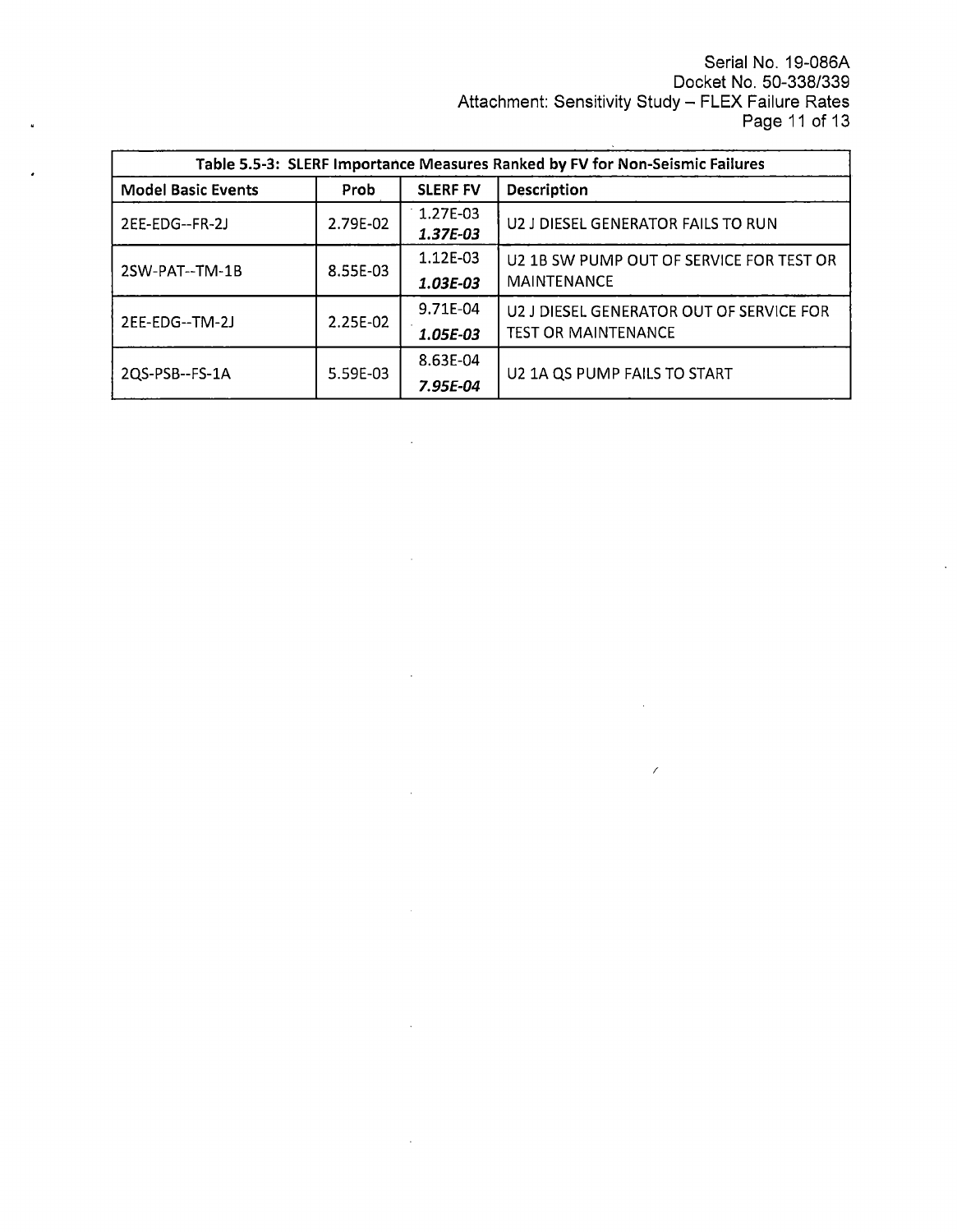| 5.5-5: SLERF Importance Measures Ranked by FV for Operator Actions |                                         |                                                                 |  |  |
|--------------------------------------------------------------------|-----------------------------------------|-----------------------------------------------------------------|--|--|
| <b>HEP Basic Event</b>                                             | <b>SLERF FV</b>                         | Description                                                     |  |  |
|                                                                    | HEP SLERF FV Importance in Unit 1 Model |                                                                 |  |  |
| HEP-C-RCSDEP                                                       | 2.71E-02                                | Depressurize the RCS Per SAMGs                                  |  |  |
|                                                                    | $2.33E-02$                              |                                                                 |  |  |
| HEP-C-ALIGN-TDAFW                                                  | 2.26E-02                                | Align turbine-driven AFW Pump to B and C SGs                    |  |  |
|                                                                    | 2.05E-02                                |                                                                 |  |  |
| HEP-C-1BAFE                                                        | 1.17E-02                                | Initiate Bleed and Feed After AFW Fails                         |  |  |
|                                                                    | 1.01E-02                                |                                                                 |  |  |
| HEP-C-FLEX-RIP                                                     | 8.28E-03                                | Install and Start FLEX RCS Injection Pump                       |  |  |
|                                                                    | 3.84E-02                                |                                                                 |  |  |
| HEP-C-1HV-SFGD-                                                    | 6.77E-03                                | Restore Safeguards Area Ventilation                             |  |  |
| <b>VENT</b>                                                        | 5.80E-03                                |                                                                 |  |  |
| REC-SEIS-FLD-CCHX                                                  | 5.92E-03                                | Isolate SW Flood in Auxiliary Building Caused by Failure of the |  |  |
|                                                                    | 5.11E-03                                | <b>Component Cooling Heat Exchangers</b>                        |  |  |
| HEP-C-FLEX-                                                        | 5.23E-03                                | Load shed the vital 125vdc batteries during SBO                 |  |  |
| LOADSHED                                                           | 1.85E-02                                |                                                                 |  |  |
| HEP SLERF FV Importance in Unit 2 Model                            |                                         |                                                                 |  |  |
| HEP-C-RCSDEP                                                       | 2.56E-02                                | Depressurize the RCS Per SAMGs                                  |  |  |
|                                                                    | 2.15E-02                                |                                                                 |  |  |
| HEP-C-ALIGN-TDAFW                                                  | 2.34E-02                                | Align turbine-driven AFW Pump to B and C SGs                    |  |  |
|                                                                    | 2.12E-02                                |                                                                 |  |  |
| HEP-C-2BAFE                                                        | 9.27E-03                                | Initiate Bleed and Feed After AFW Fails                         |  |  |
|                                                                    | 7.84E-03                                |                                                                 |  |  |
| HEP-C-FLEX-RIP                                                     | 8.31E-03                                | Install and Start FLEX RCS Injection Pump                       |  |  |
|                                                                    | 3.87E-02                                |                                                                 |  |  |
| HEP-C-2HV-SFGD-                                                    | 6.73E-03                                |                                                                 |  |  |
| <b>VENT</b>                                                        | 5.66E-03                                | Restore Safeguards Area Ventilation                             |  |  |
| REC-SEIS-FLD-CCHX                                                  | 5.72E-03                                | Isolate SW Flood in Auxiliary Building Caused by Failure of the |  |  |
|                                                                    | 4.83E-03                                | <b>Component Cooling Heat Exchangers</b>                        |  |  |
| HEP-C-FLEX-                                                        | 5.52E-03                                | Load shed the vital 125vdc batteries during SBO                 |  |  |
| LOADSHED                                                           | 1.98E-02                                |                                                                 |  |  |

 $\mathbf{r}$ 

 $\ddot{\phantom{a}}$